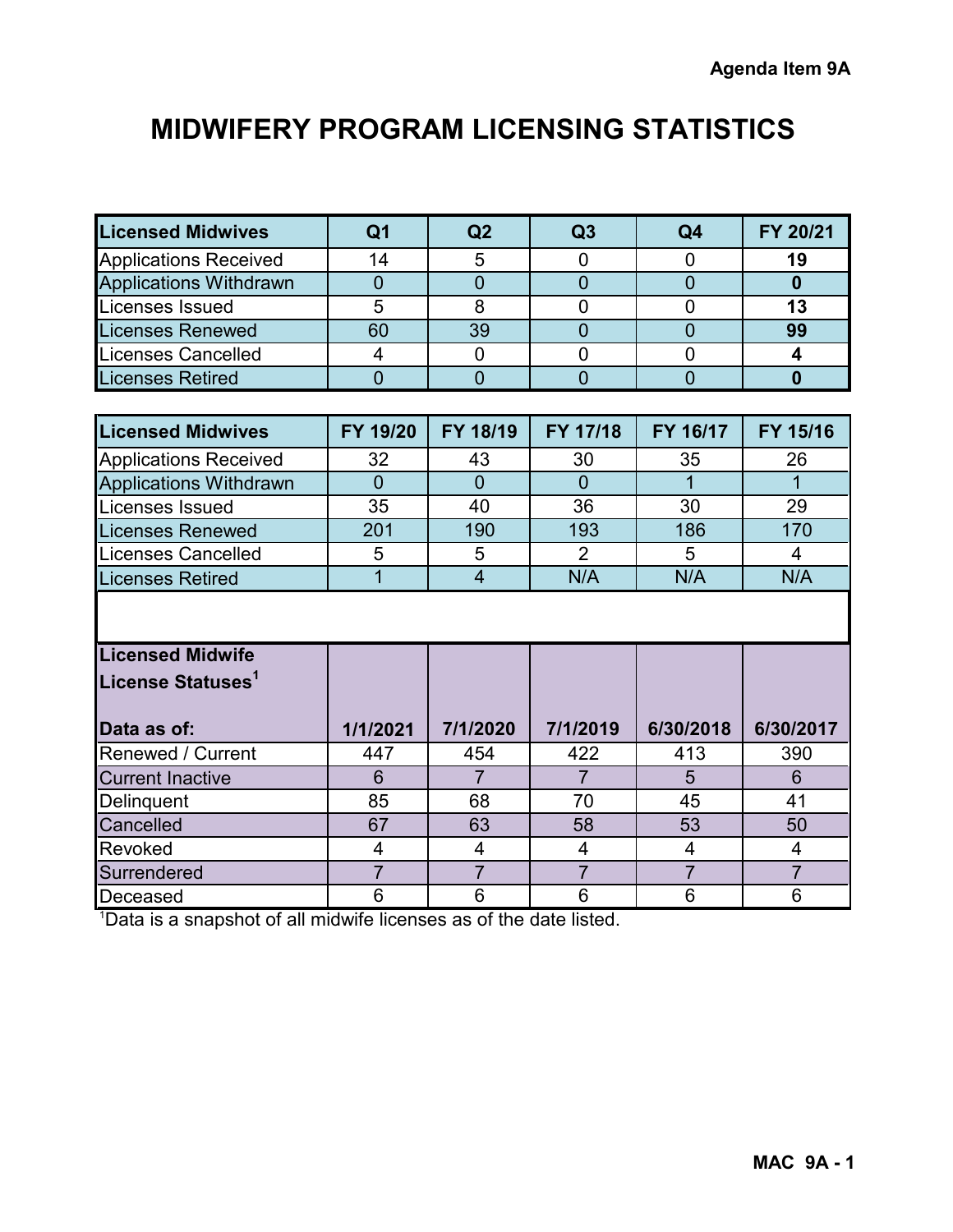# **MIDWIFERY PROGRAM**

#### **Transfer of Planned Out-of-Hospital Delivery to Hospital Reporting Form**

| <b>Hospital Reporting Forms Received</b> | <b>FY</b><br>20/21<br>Q1 | FY I<br>20/21<br>$\Omega$ | <b>FY</b><br>20/21<br>Ο3 | <b>FY</b><br>20/21<br>Q4 | <b>FY</b><br> 20/21<br>Total |
|------------------------------------------|--------------------------|---------------------------|--------------------------|--------------------------|------------------------------|
| <b>Licensed Midwife</b>                  | 68                       | 48                        |                          |                          | 116                          |
| <b>Certified Nurse-Midwife</b>           |                          |                           |                          |                          | っ                            |
| Unlicensed/Unknown                       |                          |                           |                          |                          |                              |

| <b>Hospital Reporting Forms Received by</b><br><b>Fiscal Year</b> | <b>FY</b><br>19/20<br><b>Total</b> | <b>FY</b> I<br><b>Total</b> | <b>FY</b><br><mark>l Total</mark> | <b>FY</b><br><u>18/19   17/18   16/17  </u><br><b>Total</b> | <b>FY</b><br>15/16<br><b>Total</b> |
|-------------------------------------------------------------------|------------------------------------|-----------------------------|-----------------------------------|-------------------------------------------------------------|------------------------------------|
| Licensed Midwife                                                  | 179                                | 172                         | 153                               | 208                                                         | N/A                                |
| <b>Certified Nurse-Midwife</b>                                    | 0                                  |                             |                                   | 10                                                          | N/A                                |
| Unlicensed/Unknown                                                | ◠                                  |                             | າ                                 | 2                                                           | N/A                                |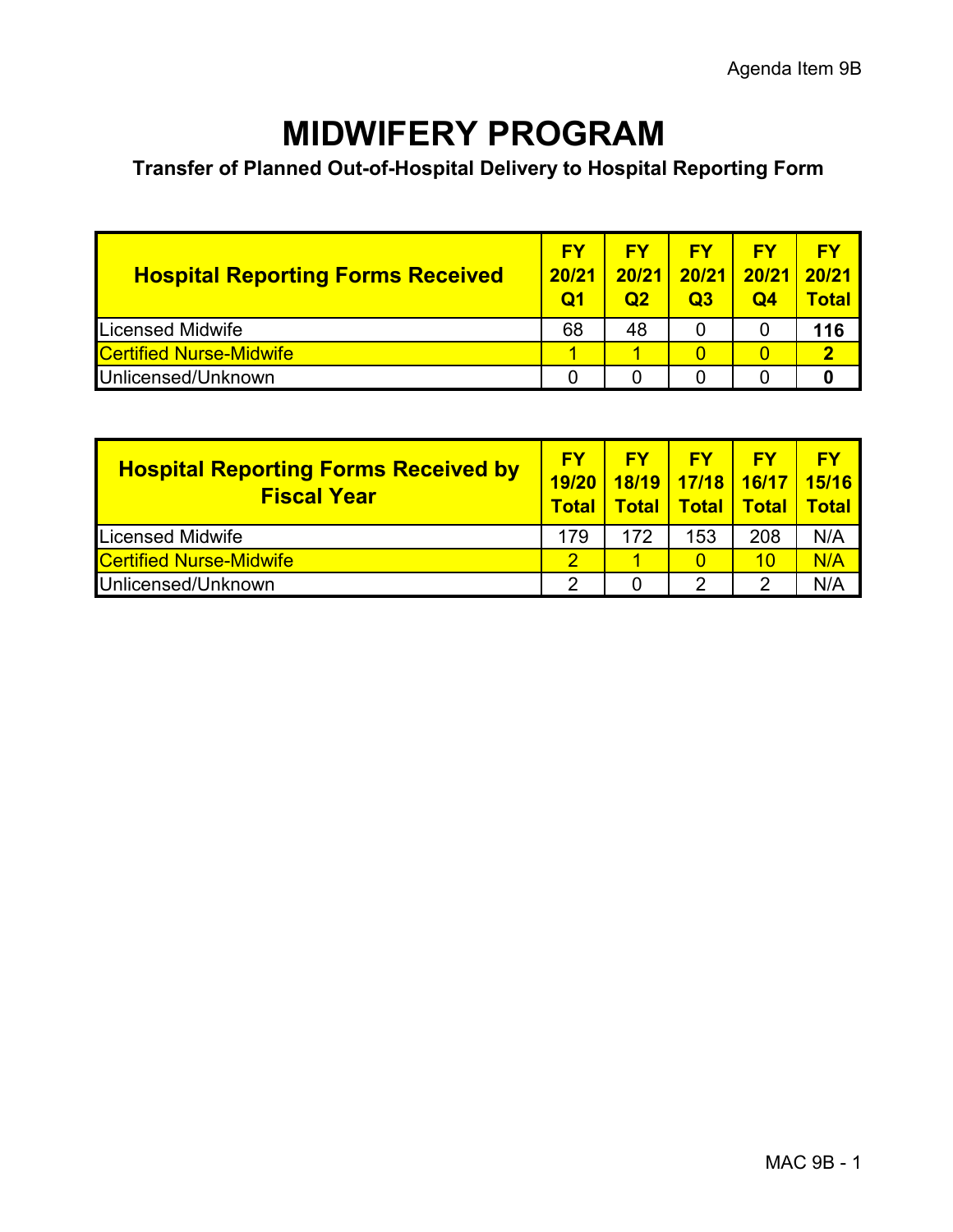| <b>LICENSED MIDWIVES</b>                                     | FY<br>20/21<br>Q1 | FY<br>20/21<br>Q <sub>2</sub> | <b>FY</b><br>20/21<br>Q <sub>3</sub> | FY<br>20/21<br>Q4 | <b>FY</b><br>20/21<br><b>Total</b> |
|--------------------------------------------------------------|-------------------|-------------------------------|--------------------------------------|-------------------|------------------------------------|
| Total number of complaints received                          | 5                 | っ                             |                                      |                   |                                    |
| Total number of complaints closed                            | 8                 | 4                             |                                      | $\cup$            | 12                                 |
| Total number of complaints referred for investigation        | 2                 | O                             |                                      |                   | $\overline{2}$                     |
| Total number of investigations closed                        |                   | $\Omega$                      |                                      | $\mathbf{O}$      |                                    |
| Total number of cases referred to the Attorney General (AG)  |                   |                               |                                      |                   | 2                                  |
| Total number of cases referred for criminal action           |                   | 0                             |                                      |                   |                                    |
| The number of probation violation reports referred to the AG | 0                 |                               |                                      |                   |                                    |

| <b>LICENSED MIDWIVES</b>                                     | <b>FY</b> | FY           | <b>FY</b> | FY<br>19/20   18/19   17/18   16/17 | <b>FY</b><br>15/16 |
|--------------------------------------------------------------|-----------|--------------|-----------|-------------------------------------|--------------------|
| Total number of complaints received                          | 24        | 26           |           | 8                                   | 8                  |
| Total number of complaints closed                            | 26        | 20           | 18        | 9                                   | 9                  |
| Total number of complaints referred for investigation        |           | 5            |           | $\Omega$                            |                    |
| Total number of investigations closed                        | 3         | 2            |           | 2                                   | $\mathcal{P}$      |
| Total number of cases referred to the Attorney General (AG)  | າ         |              | າ         |                                     |                    |
| Total number of cases referred for criminal action           |           | $\mathbf{0}$ |           |                                     |                    |
| The number of probation violation reports referred to the AG |           |              |           |                                     |                    |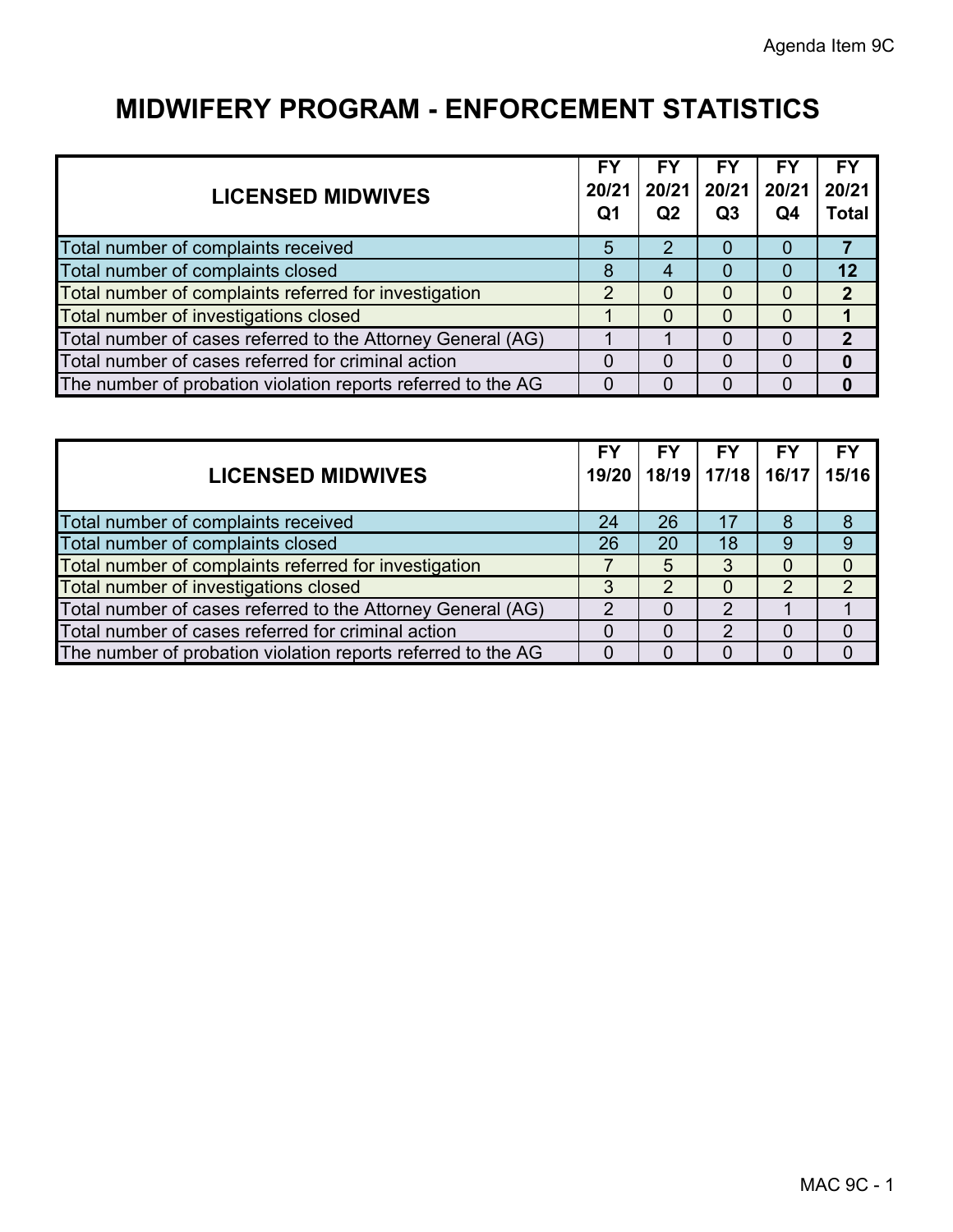| <b>UNLICENSED MIDWIVES</b>                                  | <b>FY</b><br>20/21<br>Q1 | <b>FY</b><br>20/21<br>Q <sub>2</sub> | <b>FY</b><br>20/21<br>Q <sub>3</sub> | <b>FY</b><br>20/21<br>Q <sub>4</sub> | <b>FY</b><br>20/21<br><b>Total</b> |
|-------------------------------------------------------------|--------------------------|--------------------------------------|--------------------------------------|--------------------------------------|------------------------------------|
| Total number of complaints received                         | າ                        |                                      |                                      |                                      |                                    |
| Total number of complaints closed                           |                          |                                      |                                      | $\Omega$                             |                                    |
| Total number of complaints referred for investigation       | O                        |                                      | $\mathbf{I}$                         | $\Omega$                             |                                    |
| Total number of investigations closed                       | $\Omega$                 | າ                                    | O                                    | 0                                    |                                    |
| Total number of cases referred to the Attorney General (AG) |                          |                                      |                                      |                                      |                                    |
| Total number of cases referred for criminal action          |                          |                                      | $\left($                             | 0                                    |                                    |

| UNLICENSED MIDWIVES                                         | <b>FY</b> | FΥ | <b>FY</b><br>19/20   18/19   17/18   16/17 | FY       | <b>FY</b><br>15/16 |
|-------------------------------------------------------------|-----------|----|--------------------------------------------|----------|--------------------|
| Total number of complaints received                         | 12        |    |                                            | 13       |                    |
| Total number of complaints closed                           |           |    |                                            |          |                    |
| Total number of complaints referred for investigation       | 8         |    |                                            | 8        |                    |
| Total number of investigations closed                       |           |    |                                            |          |                    |
| Total number of cases referred to the Attorney General (AG) |           |    |                                            |          |                    |
| Total number of cases referred for criminal action          |           |    |                                            | $\Omega$ |                    |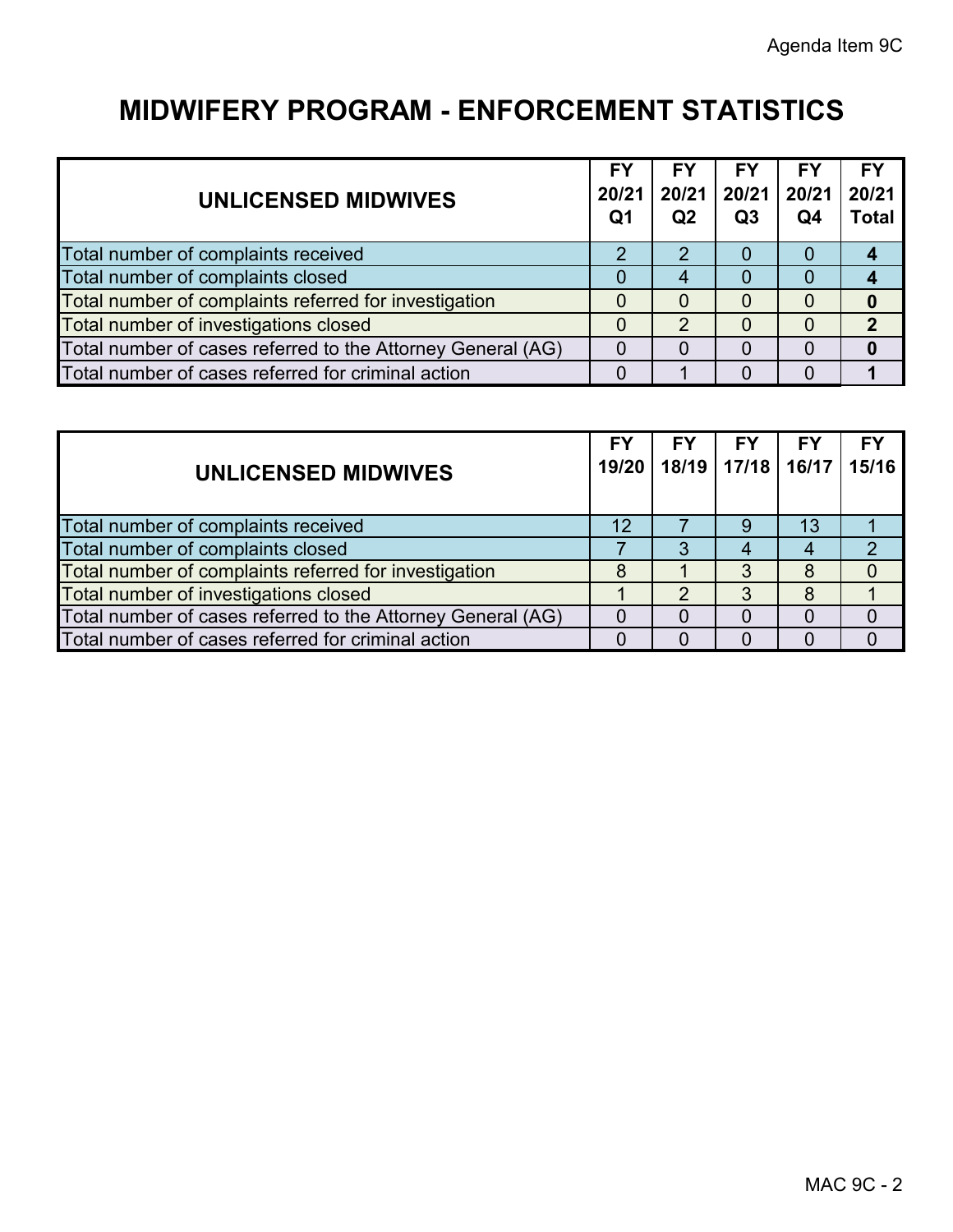#### **Transfer of Planned Out-of-Hospital Delivery to Hospital Reporting Form**

| <b>LICENSED MIDWIVES</b>                                    | <b>FY</b><br>20/21<br>Q1 | FY<br>20/21<br>Q <sub>2</sub> | FY<br>20/21<br>Q <sub>3</sub> | <b>FY</b><br>20/21<br>Q <sub>4</sub> | <b>FY</b><br>20/21<br><b>Total</b> |
|-------------------------------------------------------------|--------------------------|-------------------------------|-------------------------------|--------------------------------------|------------------------------------|
| Total number received                                       | 68                       | 48                            |                               | 0                                    | 116                                |
| Total number closed                                         | 74                       | 44                            |                               | $\Omega$                             | 118                                |
| Total number referred for investigation                     |                          |                               |                               |                                      |                                    |
| Total number of investigations closed                       |                          |                               | 0                             | $\Omega$                             |                                    |
| Total number of cases referred to the Attorney General (AG) |                          |                               |                               | $\Omega$                             |                                    |
| Total number of cases referred for criminal action          |                          |                               |                               | O                                    |                                    |

| <b>LICENSED MIDWIVES</b>                                    | FY<br>19/20 | FY  | FY<br>18/19   17/18*   16/17 | FΥ  | FY<br>15/16 |
|-------------------------------------------------------------|-------------|-----|------------------------------|-----|-------------|
| Total number received                                       | 179         | 172 | 80                           | N/A | N/A         |
| Total number closed                                         | 207         | 146 | 69                           | N/A | N/A         |
| Total number referred for investigation                     |             | 2   |                              | N/A | N/A         |
| Total number of investigations closed                       |             | 4   |                              | N/A | N/A         |
| Total number of cases referred to the Attorney General (AG) | 2           |     |                              | N/A | N/A         |
| Total number of cases referred for criminal action          |             |     |                              | N/A | N/A         |

\* Reporting started Q3

*Note: Transfer reporting forms received for Nurse-Midwives are included under unlicensed midwives.*